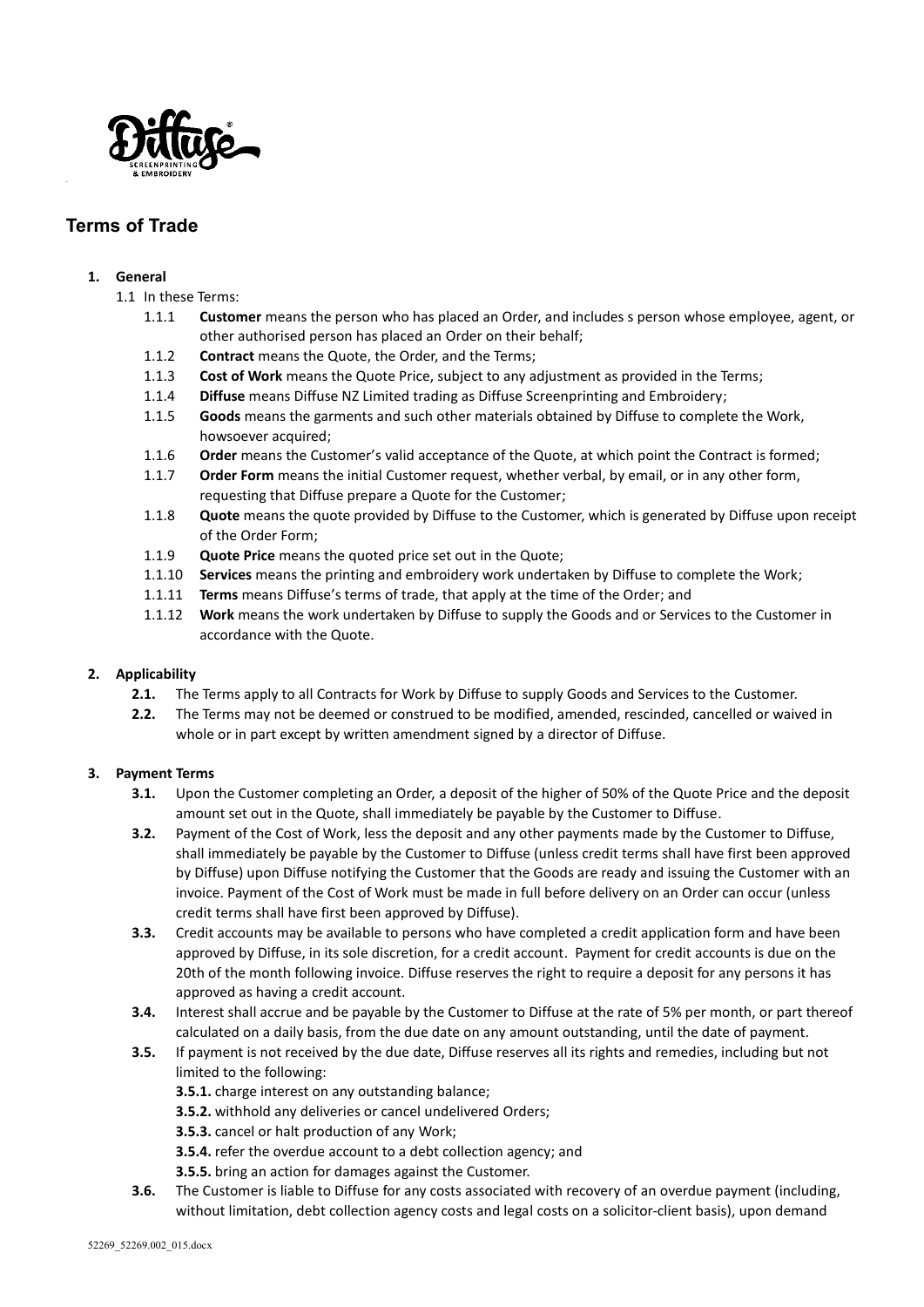being made on the Customer by Diffuse.

- **3.7.** If the Customer fails to confirm visuals within 20 working days of these being provided by Diffuse to the Customer for final approval, and or fails to pay for the Goods when Diffuse shall have notified the Customer that they are ready for collection, Diffuse may at its option, and in addition to any other rights or remedies, do all or any of the following:
	- **3.7.1.** Diffuse may cancel the Order and apply the deposit toward payment of all costs and expenses incurred by Diffuse up to the date of cancellation;
	- **3.7.2.** Diffuse may hold the garments for 60 days after which ownership of such garments will transfer to Diffuse (to any extent to which Diffuse did not already hold ownership), and Diffuse may dispose of the garments in any manner it deems desirable by it in order to offset the amount owing by the Customer to Diffuse. Diffuse is under no obligation to obtain the 'best' possible price for such garments.
- **3.8.** Diffuse shall account to the Customer for any surplus deposit funds under clause 3.7.1 and or sale proceeds under clause 3.7.2, but in the event any such monies are insufficient to meet all of the amount(s) owing by the Customer to Diffuse, then the Customer shall remain liable to Diffuse for such shortfall.

## **4. Title/Personal Property Securities Act 1999**

- **4.1.** Where the Customer has supplied Goods (or part thereof) to Diffuse for the Works, the Customer warrants that it has full and unencumbered legal and beneficial ownership of such Goods. In the event Diffuse provides the Works to the Customer prior to payment of all amounts owing by the Customer to Diffuse under the Contract, whether by reason of credit terms or otherwise, the parties agree that upon completion of the Works, and immediately prior to the Customer's receipt of the Goods from Diffuse, title in such Goods originally supplied by the Customer shall pass to Diffuse (unless title shall already have passed to Diffuse in accordance with clause 3.7.2), and remain with Diffuse until all amounts owing by the Customer under the Contract have been paid.
- **4.2.** Where Diffuse has supplied Goods (or part thereof) for the Works, title in all such Goods does not pass from Diffuse to the Customer until the later of:
	- 4.2.1 payment of all monies payable by the Customer to Diffuse under the Contract have been received in full by Diffuse; and
	- 4.2.2 the date of delivery of the Goods by Diffuse to the Customer, or the date of collection of the Goods from Diffuse by the Customer.
- **4.3** Notwithstanding any delivery of the Goods by Diffuse to the Customer, Diffuse reserves the right of disposal of the Goods in the event of payment default by the Customer, and the Customer acknowledges and agrees that it holds the Goods as bailee for Diffuse and Diffuse may retrieve the Goods without any liability to the Customer for its losses or damage incurred in Diffuse doing so. Should the Customer have sold the Goods, then the Customer agrees to hold the sale proceeds in a separate bank account in trust for Diffuse. The Customer acknowledges that this clause creates a security interest in the Goods and any proceeds of the sale of the Goods as security for all of the Customer's obligations to Diffuse pursuant to the Personal Property Securities Act 1999 (**PPSA**) and that Diffuse may register a financing statement to perfect its security interest in the Goods. The Customer agrees to do all things necessary to enable Diffuse to have a first ranking security interest under the PPSA in the Goods. The Customer further waives its rights to receive a verification statement in respect of any financing statement or financing change statement registered by Diffuse or on behalf of it under the PPSA, and the Customer waives its rights under sections 114(1)(a), 116, 117(1)(c), 119, 120(2), 121, 125, 129, 131, 132, 133 and 134 of the PPSA.

## **5. Default**

- **5.1.** Should the Customer default or be placed in receivership, be wound up, be declared bankrupt, or otherwise become insolvent, then any amounts that shall be payable by the Customer to Diffuse shall immediately become due and payable.
- **5.2.** In the event of default the Customer authorises Diffuse and its agents to supply and disclose appropriate information relating to the Customer in order to obtain payment. The Customer may access and correct this information.

## **6. Refusal to Supply**

- **6.1.** Diffuse reserves the right to refuse to supply:
	- 6.1.1 Customers who have unacceptable payment habits, provide fraudulent information or frequently exceed their credit limit; and
	- 6.1.2 products which Diffuse deems in its sole discretion are objectionable in nature, obscene or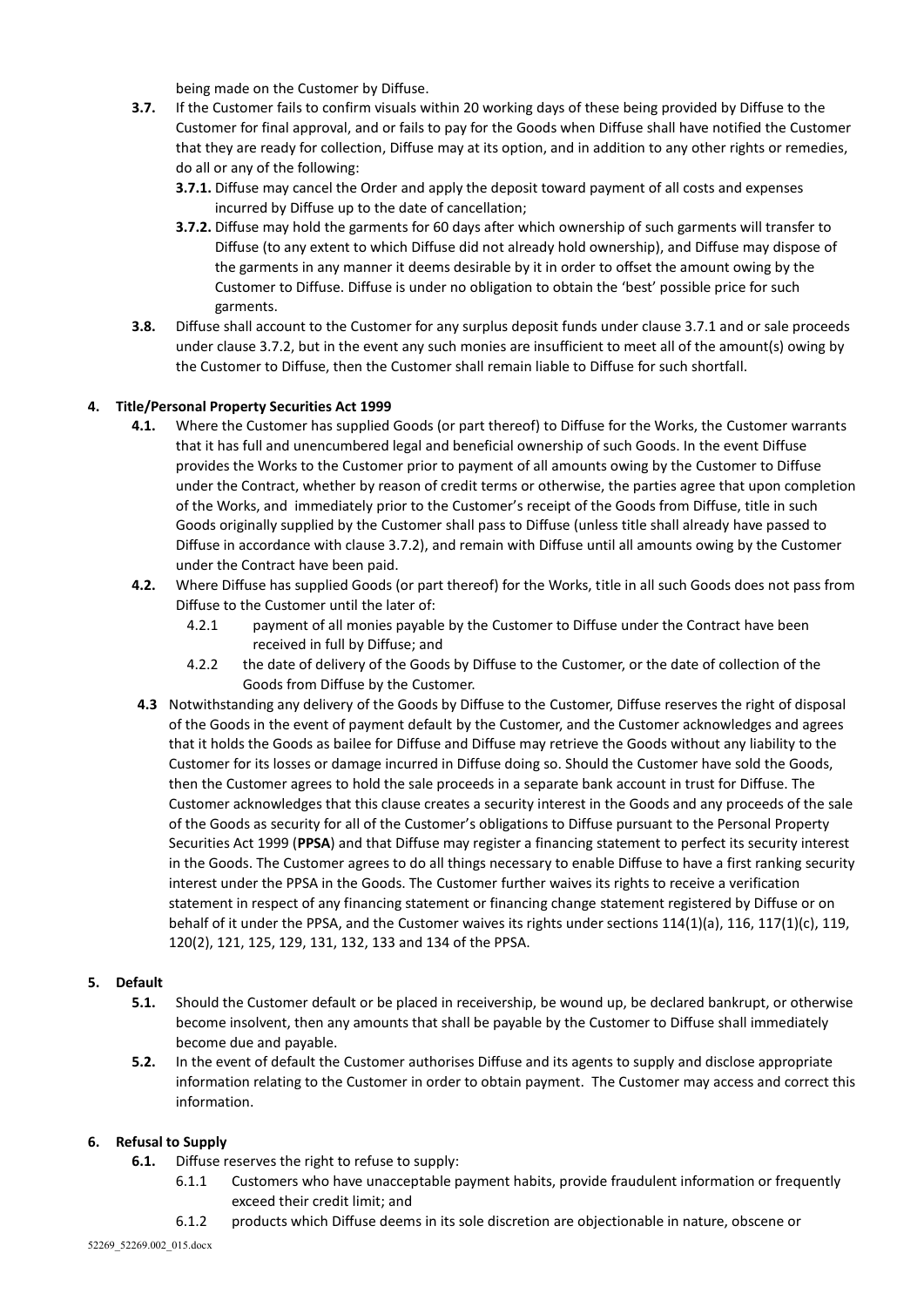derogatory; and

6.1.3 Goods which Diffuse deems in its sole discretion may infringe copyright, trademarks, or other intellectual property rights.

## **7. Quotations**

- **7.1.** Unless specified otherwise, a Quote is valid for 30 days for acceptance.
- **7.2.** Diffuse shall use reasonable endeavours to ensure the Quoted Price is the final price for the Goods, but the Customer accepts the Quoted Price is subject to variation by reason of:
	- 7.2.1 costs being unknowable by Diffuse until production has taken place (for example, the number of stitches in an embroidery or additional artwork requirements);
	- 7.2.2 clauses 7.3, 8.5, 11.2, 15.2, and 18.1; and
	- 7.2.3 as otherwise provided herein.
- **7.3.** Unless specified on the Quote, the Customer must pay in addition to the Quoted Price and any variation in accordance with clause 7.2, Goods and Services Tax, and freight costs (if any).

## **8. Confirmation of Orders**

- **8.1.** Upon the Customer clicking the 'accept' button in the Diffuse quoting portal for the Quote, or, upon the Customer emailing Diffuse with acceptance of the Quote, the Customer shall have made an Order to engage Diffuse to complete the Work to supply the Goods and Services, and the parties shall be immediately bound by the terms of the Contract.
- **8.2.** Where the Contract provides that the Customer is to supply the Goods, the Customer must do so within 5 working days of the Order acceptance of the Quote.
- **8.3.** Notwithstanding the parties entry into the Contract as set out in clause 8.1, Diffuse shall be under no obligation to commence the Work, until after the Customer shall first have paid the deposit, and supplied the Goods to Diffuse in accordance with clause 8.2 (if applicable). In the event the Customer does not do so, Diffuse retains the right to immediately cancel the Contract.
- **8.4.** Diffuse will make every endeavour to supply the correct quantity of Goods ordered by the Customer, however the Customer acknowledges and accepts that Quotes are conditional upon a margin of 10% being allowed for overs or unders, and that the final quantity of Goods supplied will be subject to this margin of adjustment, and the Cost of Work adjusted accordingly on a pro rata basis.
- **8.5.** Should the Customer require Diffuse to match any shade or colour, then the Customer agrees to a tolerance in shade or colour, to such extent as shall reasonably be required to achieve as near a colour match as possible.

## **9. Visual Proofs and Acceptance of Proof**

- **9.1.** Upon commencement of the Work, Diffuse will produce and email a digital visual proof to the Customer for approval. It is the Customer's exclusive responsibility to check such proofs for errors and omissions. In particular, it is recommended that the Customer checks:
	- **spelling**
	- colours. If a specific colour is needed a Pantone colour must be specified. If a Pantone colour is not specified Diffuse will match as close as possible to the visual. otherwise Diffuse will match as close as possible to the visual but cannot guarantee exact accuracy.
	- size and positioning of design
	- **9.1.1.** If a specific Pantone colour is needed, the Customer must specify this prior to acceptance of the Quote, or such later date that Diffuse accepts. If a Pantone colour is not specified, Diffuse will match the final colour to be as close as possible to the digital visual proof.
	- **9.1.2.** Diffuse has no liability for, and does not guarantee an exact colour match for specified Pantone colours and or colours being matched to a visual.
- **9.2.** Once the Customer is satisfied that the digital proof is 'correct' the Customer is to 'accept' the visual, either by emailing Diffuse or by accepting the visual through the online portal for Diffuse to proceed with the next stage of completing the Work.
	- **9.2.1.** If the visual is not correct, the Customer must notify Diffuse of the changes needed, and Diffuse is to make these changes to the digital proof.
- **9.3.** Diffuse will print garments according to the accepted digital visual and is not responsible for any errors or omissions in the digital visual that the Customer has approved.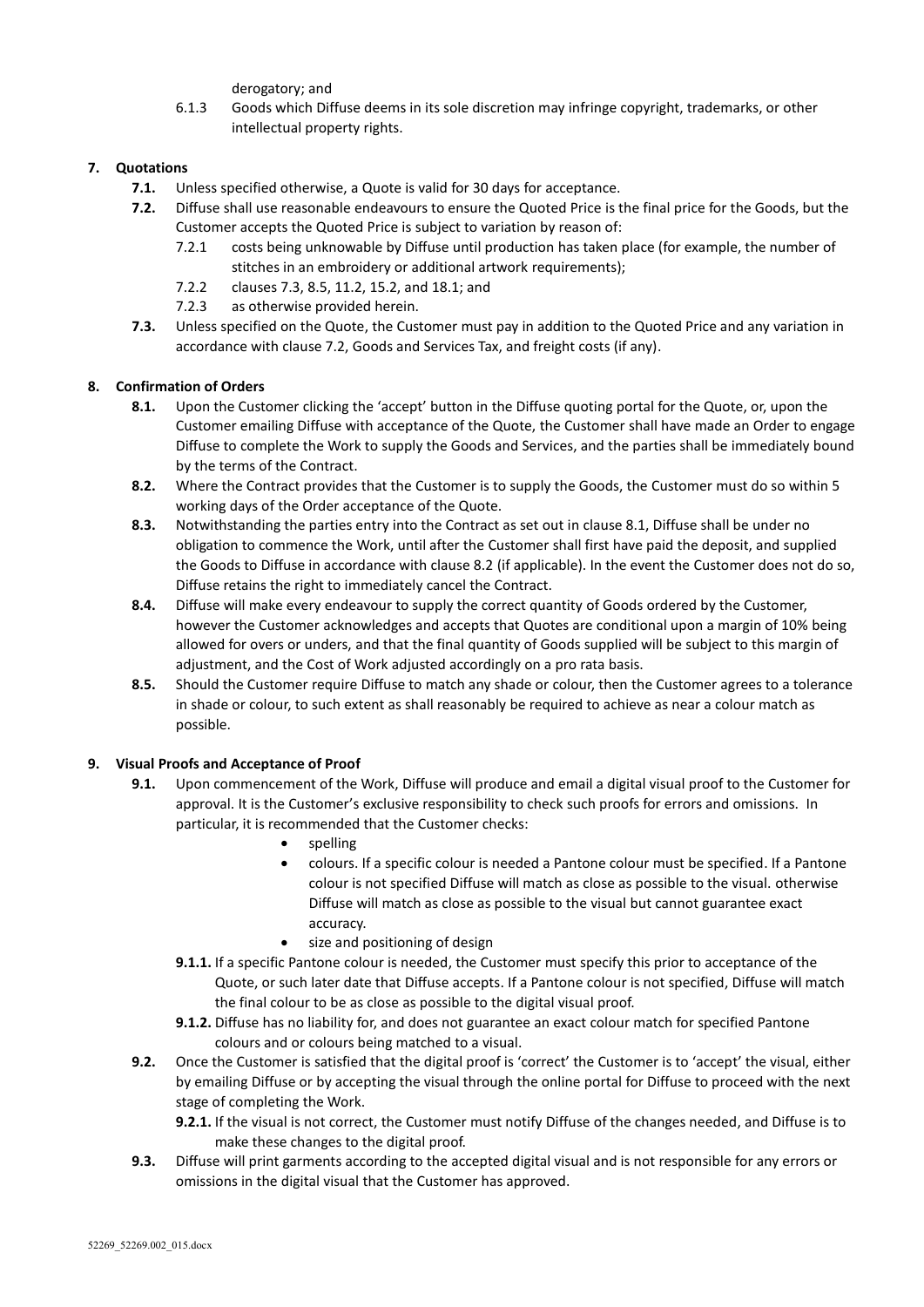### **10. Verbal Instructions**

**10.1.** All instructions must be made in writing. Diffuse accepts no liability whatsoever for errors or omissions arising as a result of misinterpretation or miscommunication of verbal instructions.

### **11. Digital Print Files**

- **11.1.** Diffuse is not responsible for the retention of original electronic files. It is recommended that the Customer backup all artwork files.
- **11.2.** Diffuse reserves the right to charge for any additional work required to translate, edit or utilise Customer supplied files into a form that is suitable for printing or embroidery.

### **12. Bleeding on Polyester, Polycotton and Sublimated Garments**

**12.1.** When decorating polyester, polycotton and sublimated garments by either printing or digital transfer, Diffuse has no liability whatsoever for garment colours bleeding through into the design due to the unpredictable nature of these materials.

#### **13. Copyright**

- **13.1.** The Customer warrants that it holds all intellectual property rights whatsoever necessary for Diffuse to undertake the Work.
- **13.2.** The Customer further indemnifies Diffuse in respect of any and all claims and/or expenses arising out of any illegal or defamatory matter or breach of statute or infringement of intellectual property rights whatsoever.

#### **14. Liability**

- **14.1.** Diffuse makes no representation and gives no assurance, condition or warranty of any kind to the Customer in relation to the Work, Goods, or Services supplied to the Customer and Diffuse accepts no liability for any assurance, condition, warranty, representation, statement or term not expressly set out in the Contract (including any assurance, condition or warranty implied by law except to the extent that such cannot be excluded).
- **14.2.** Diffuse is not responsible for and has no liability for any indirect or consequential loss or damage of any kind occasioned by errors in the Work or delay in delivery.
- **14.3.** In undertaking the Work, Diffuse shall not be responsible for any delay, default, loss or damage due to industrial disputes, accidents, acts of God, equipment failure or mischievous damage or other cause beyond Diffuse's reasonable control.
- **14.4.** No warranty is given or responsibility accepted by Diffuse, that the Work complies with the requirements of any legislation relating to the marking and/or labelling, and/or packaging of goods. Compliance with any such legislation is the Customer's responsibility.
- **14.5.** Whilst all care and attention is undertaken by Diffuse to supply Works of the highest quality, and to ensure that all components (including but not limited to vinyl, inks, media, paints and other materials) are purchased from reputable manufacturers where Diffuse has the responsibility to obtain the same, Diffuse does not guarantee the manufacture of such items. Where any defect or alleged defect is beyond the reasonable ability of Diffuse to control quality, Diffuse has no liability whatsoever.

#### **15. Delivery**

- **15.1.** While Diffuse will endeavour to supply the Works by any particular date, it makes no guarantee of such supply by any date, unless done so expressly in writing
- **15.2.** If Work is required to be couriered or freighted to the Customer this will be charged for in addition to the Quoted Price.

#### **16. Customer Supplied Garments**

- **16.1.** Notwithstanding any other term, the Customer assumes all risk for any Work done using garments supplied by the Customer, and that this is fair and reasonable as Diffuse has no knowledge of the materials and other processes that have been used and applied in the making of the garment and therefore its suitability and fitness for purpose for the Work.
- **16.2.** Diffuse agrees to take the utmost care when decorating garments supplied by the Customer in accordance with standard industry practice, but the Customer acknowledges that while it is rare, a garment may nevertheless be inadvertently damaged during the decoration process. In accordance with clause 16.1, Diffuse accepts no liability whatsoever for any loss of or damage to the Customer's garments howsoever caused during the decorating process.

**16.3.** Replacement of damaged Customer supplied garments shall be the sole responsibility of the Customer.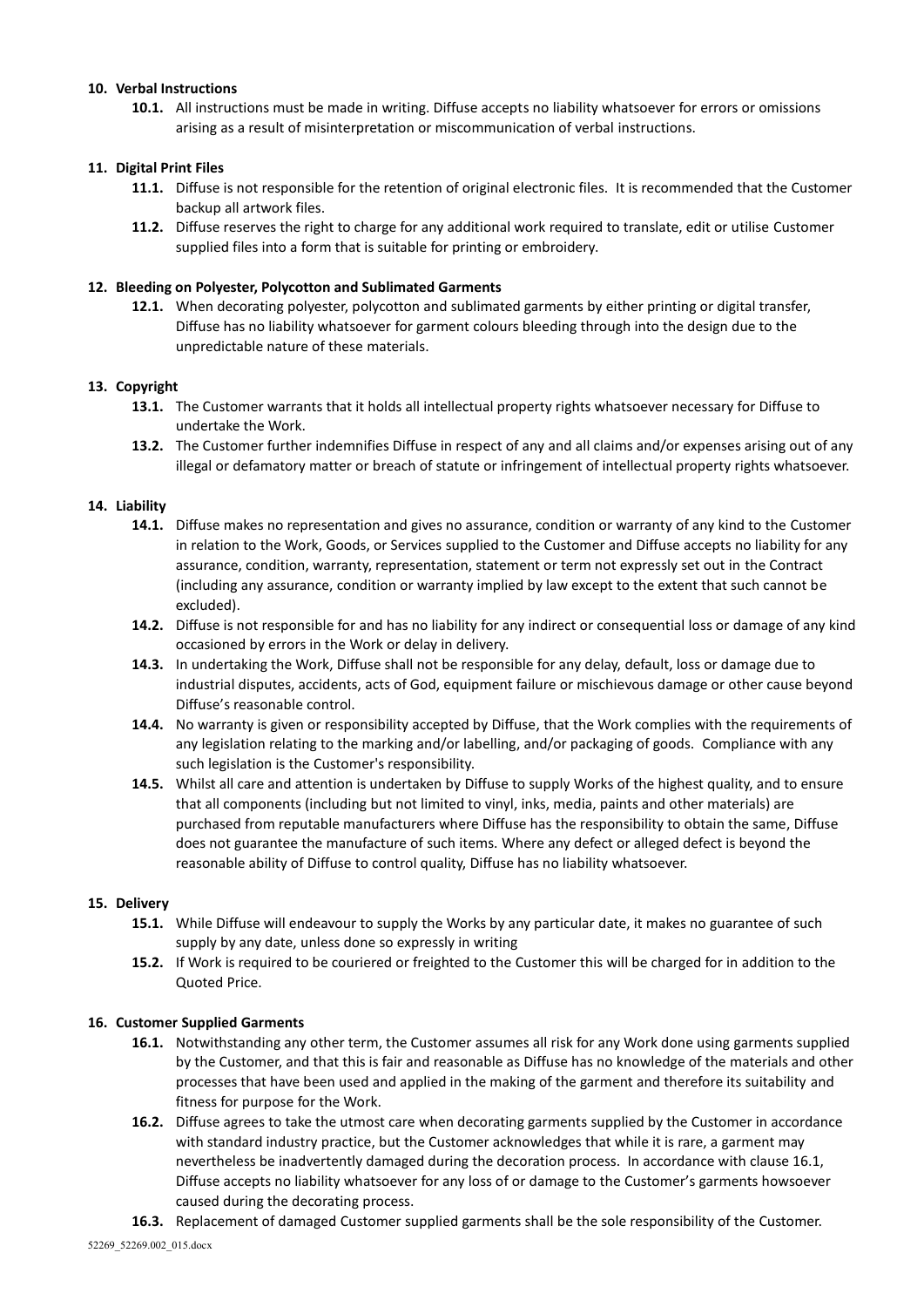**16.4.** The Customer acknowledges and accepts that Diffuse does not carry insurance cover for the Customer's property on Diffuse's premises and therefore Diffuse does not accept liability for any loss or damage to the Customer's garments whilst they are on Diffuse' premises. The Customer's property remains at the sole risk of the Customer wheresoever it may be situated.

## **17. Returns**

**17.1.** Embroidered or printed items are non-returnable unless defective or have been decorated incorrectly (see 18.2).

## **18. Claims**

- **18.1.** Goods in transit can be insured upon request by the Customer, and at additional cost to the Customer. If Goods are damaged in transit the Customer must retain all packaging and immediately notify both the courier and Diffuse.
- **18.2.** In the event that the Works are not supplied as specified according to the approved digital visual proof, but subject to the Terms herein, the Customer is to immediately notify Diffuse of the fault being claimed and is to return the Works to Diffuse no later than within 3 working days of the date of receipt of the Works. Upon inspection of the Works and the fault being claimed by the Customer, should Diffuse, acting reasonably, accept that the Works are faulty and not as agreed in the Contract, Diffuse will at its election resupply the Works (or such lesser portion as shall have the agreed fault) at its cost or otherwise make reasonable amends. Any liability herein shall be limited to the lower of the cost of the Work and the amount of \$500.00 or such higher amount as shall be agreed on each occasion between the Customer and Diffuse.
- **18.3.** In no circumstances whatsoever will Diffuse be liable for consequential losses suffered by the Customer and/or any third party.

## **19. Cancelled Orders**

- **19.1.** In the event the Customer cancels an Order, the Customer is liable for all costs incurred by Diffuse relating to the Order and under the terms of the Contract. This includes, but it is not limited to costs for prepress, design work, and costs of ordered garments and returning the same, and a \$100.00 cancellation fee to cover Diffuse's administration costs on the cancellation.
- **19.2.** Cancellation of the Order by either party will be without prejudice to, and not deemed a waiver of, any claims which either party may have in respect of a breach or failure to comply with the Contract prior to the date of cancellation, or of any other term which by its nature is intended to survive cancellation.

## **20. Samples**

- **20.1.** The Customer will return any samples provided by Diffuse no later than 7 working days from receipt, and such samples must be in an unworn/unused condition, with all packaging and labels intact (**Mint Condition**). In the event of a breach of this term, the Customer will be liable to Diffuse for the cost of such samples as charged by Diffuse.
- **20.2.** Diffuse reserves the right to charge the Customer a bond prior to providing any samples. The bond shall be refunded by Diffuse to the Customer (in full or in part) upon return of the samples in Mint Condition, but should the samples not be returned in Mint Condition, then Diffuse may apply the bond to the cost of the samples as charged by Diffuse, and account to the Customer for any surplus amount. The Customer shall be liable to Diffuse for any shortfall for the cost of samples. The determination of whether samples are in Mint Condition shall be at Diffuse's sole discretion, acting reasonably.

## **21. Risk**

- **21.1.** To the extent that risk is held by Diffuse in the Goods, the risk shall pass to the Customer upon delivery of the Goods.
- **21.2.** The Customer warrants to fully insure the Goods that are at the Customer's risk.

## **22. Consumer Guarantees Act 1993 and Fair Trading Act 1986**

- **22.1.** Where goods are provided for personal purposes the Consumer Guarantees Act 1993 applies, and to the extent the implied representations are not fairly and reasonably expressly limited herein, the Fair Trading Act 1986 applies.
- **22.2.** Where goods are provided for business purposes:
	- **22.2.1.** the provisions of the Consumer Guarantees Act 1993 are expressly excluded; and
	- **22.2.2.** in accordance with section 5D of the Fair Trading Act 1986, the provisions of sections 9, 12A, 13 and 14(1) are expressly excluded.